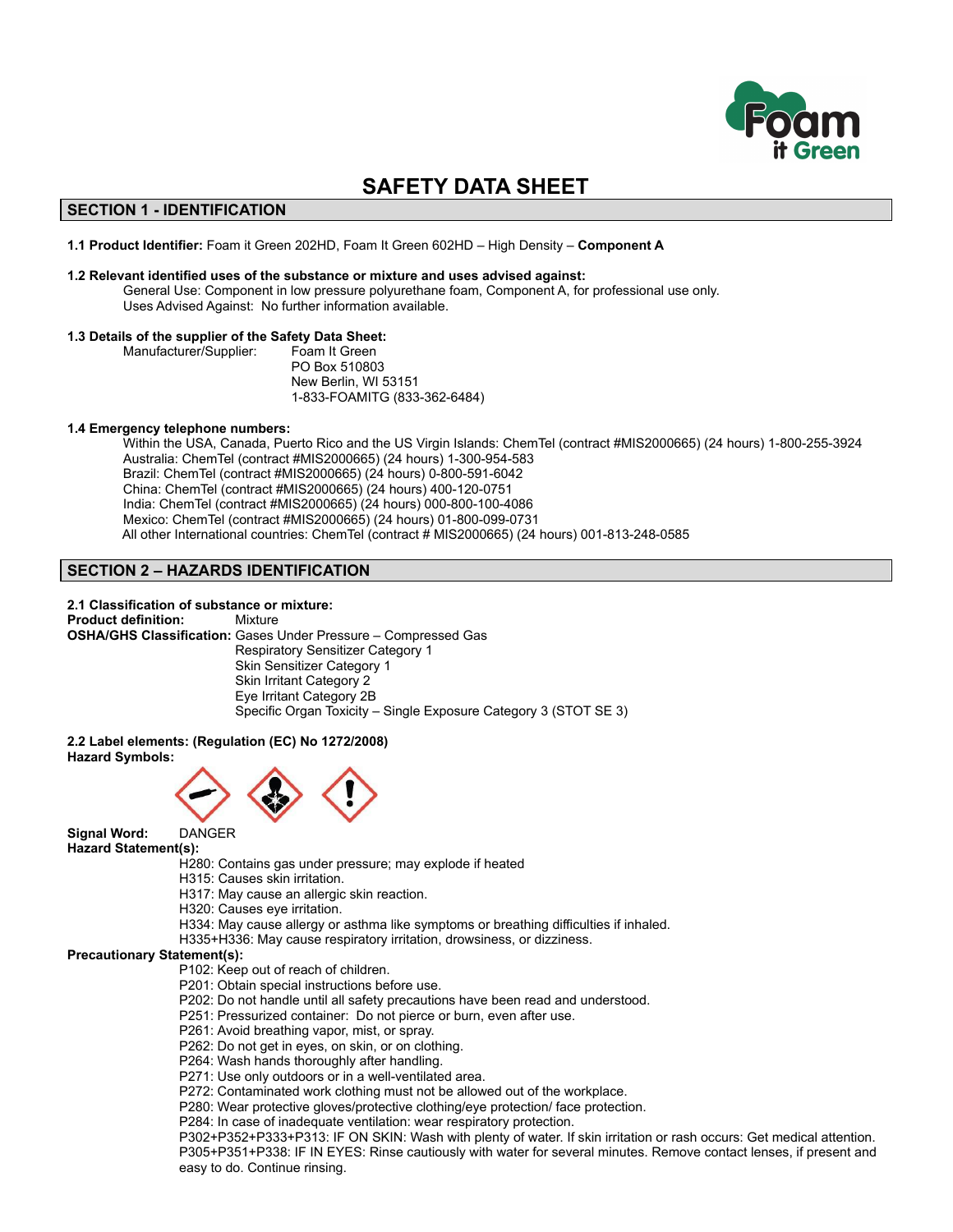P337+P313: If eye irritation persists: Get medical attention. P304+P340: IF INHALED: Remove person to fresh air and keep comfortable for breathing. P342+P312: If experiencing respiratory symptoms or feel unwell: Call a POISON CENTER or doctor. P301+P330+P331: IF SWALLOWED: Rinse mouth. Do NOT induce vomiting. P362: Take off contaminated clothing and wash it before reuse. P403+P233: Store in a well-ventilated place. Keep container tightly closed. P405: Store locked up. P410: Protect from sunlight. P411: Store at temperatures not exceeding 120°F (48°C). P412: Do not expose to temperatures exceeding 250°F (121°C). P501: Dispose of contents/container in accordance with local, state, national, and international regulations.

## **Hazards Not Otherwise Classified:**

Contains substances that can displace oxygen in the air.

# **SECTION 3 – COMPOSITION / INFORMATION ON INGREDIENTS**

| <b>Hazardous Components</b>                                                        | CAS#                       | % by Weight |
|------------------------------------------------------------------------------------|----------------------------|-------------|
| Polymethylene polyphenyl isocyanate containing 4,4' Methylene bisphenyl isocyanate | 009016-87-9<br>000101-68-8 | 90-100%     |
| Tetrafluoroethane                                                                  | 811-97-2                   | 5-10%       |
|                                                                                    |                            |             |

# **SECTION 4 – FIRST-AID MEASURES**

#### **4.1 Description of first aid measures:**

**Eyes:** Flush eyes with large amounts of water for at least 15 minutes. Get medical attention.

**Skin:** Wash skin thoroughly with large amounts of water. Consult a physician if irritation develops or persists. Remove contaminated clothing and wash before re-use. An MDI skin decontamination study demonstrated that cleaning very soon after exposure is important, and that a Polyglycol-based skin cleanser or corn oil may be more effective than soap and water.

**Inhalation:** If affected by vapors, remove patient to fresh air and get medical attention. Give oxygen or artificial respiration if necessary. Do not give stimulants. Epinephrine and similar drugs may adversely affect the heart due to a possible risk of eliciting cardiac dysrhythmias.

**Ingestion:** If swallowed, do not induce vomiting. Get medical attention immediately. The hazard of aspirating material into the lungs is greater than the hazard associated with allowing material to progress through the intestinal tract.

## **4.2 Note to physician:**

No specific antidote. Supportive care. Treatment based on judgment of the physician in response to reactions of the patient. May cause respiratory sensitization or asthma-like symptoms. Bronchodilators, Expectorants, and Antitussives may be of help. Respiratory symptoms, including pulmonary edema, may be delayed. Persons receiving significant exposure should be observed for 24-48 hours for signs of respiratory distress.

## **SECTION 5 – FIRE-FIGHTING MEASURES**

## **5.1 Extinguishing media:**

**Suitable extinguishing media:** Carbon Dioxide, Dry Chemical, or Alcohol Foam are preferred. Water is not recommended but may be applied in large amounts as a fine spray if other extinguishing media are not available.

**Unsuitable extinguishing media:** Do not use direct water stream as it may spread fire. Product reacts with water. Reaction may be violent, producing heat and gases.

# **5.2 Special hazards arising from the substance or mixture:**

During a fire dense smoke will be produced containing the original material as well as unidentified toxic or irritating compounds. Hazardous combustion products may include, but are not limited to, nitrogen oxides, isocyanates, hydrogen cyanide, carbon monoxide, and carbon dioxide. Sealed container may rupture from gases generated in a fire situation. Spills of these organic liquids on hot fibrous insulations may lead to lowering of the auto-ignition temperatures. This may result in spontaneous combustion.

## **5.3 Protective equipment / Precautions for fire-fighters:**

Fire-fighters should wear full protective fire-fighting gear including a full face piece, positive-pressure self-contained breathing apparatus (SCBA). Avoid contact with this material during fire-fighting operations. Consider fighting fire from a remote location with unmanned hose holders or monitor nozzles. Immediately withdraw all personnel from area if you hear rising sound from a venting safety device or the container discolors.

# **SECTION 6 – ACCIDENTAL RELEASE MEASURES**

## **6.1 Personal precautions, protective equipment and emergency procedures:**

Always clear area and use protective equipment (as recommended in Section 8) before attempting to stop spill. Wear suitable chemical resistant clothing including foot protection. Always wear eye protection and gloves when handling this product. Avoid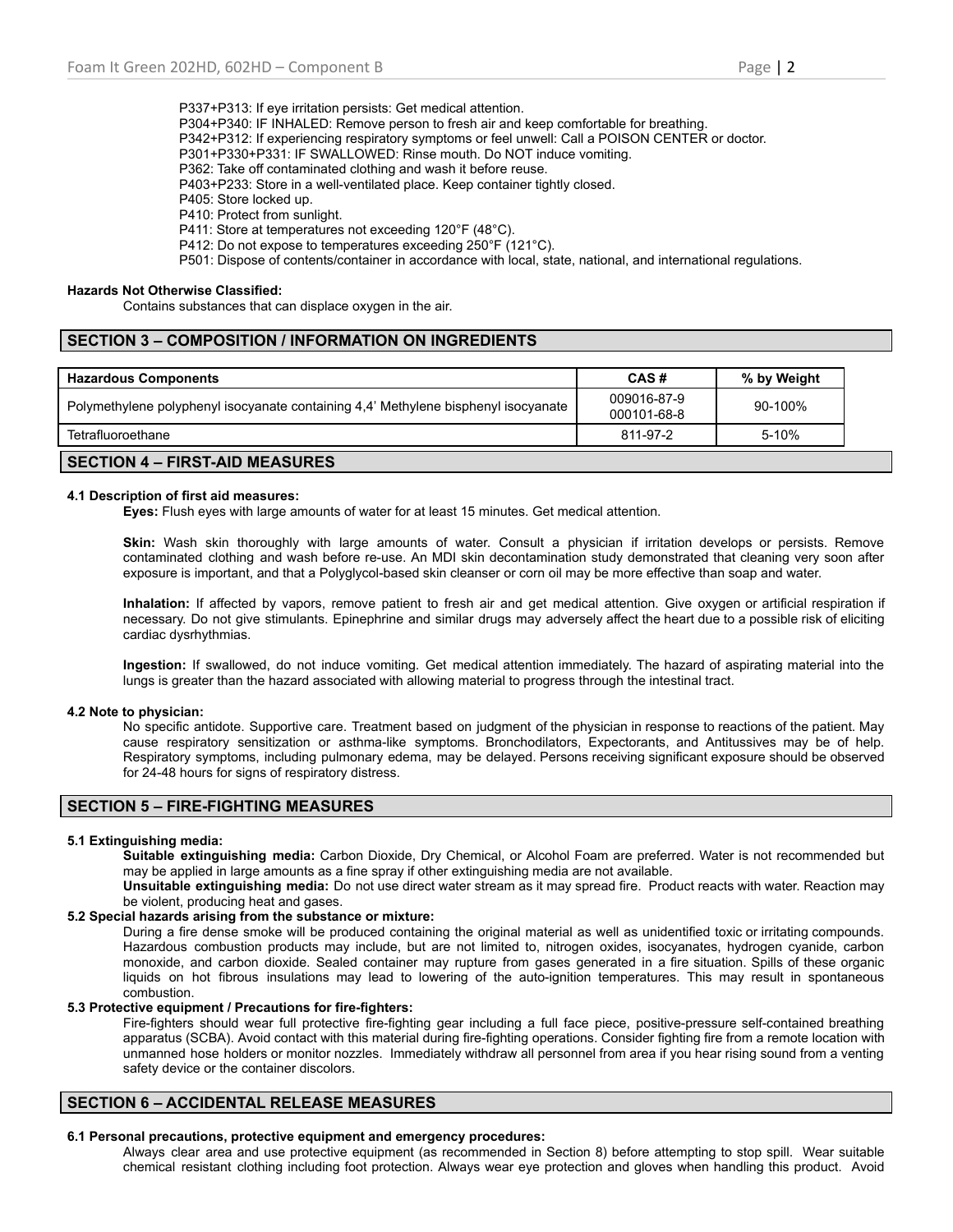any contact. Barricade area. Clear non-emergency personnel from area. Keep upwind of spill. Ventilate area of leak or spill. The area must be evacuated and reentered by persons equipped for decontamination.

## **6.2 Environmental precautions:**

Contain liquid to prevent contamination of soil, surface water or ground water. Keep out of ditches, sewers, and water supplies. **6.3 Methods and materials for containment and cleaning up:**

Should the product enter sewers or drains, it should be pumped into an open vessel. Emergency services may need to be called to assist in the cleanup operation.

Supplies of suitable decontaminant should always be kept available. Absorb with material such as: sawdust, vermiculite, dirt, sand, clay, cob grit, Milisorb. Avoid materials such as cement powder. Collect material in suitable and properly labeled open containers. Do not place in sealed container. Prolonged contact with water results in a chemical reaction which may result in rupture of the container. Place in: poly lined fiber packs, plastic drums, or properly labeled metal containers. Remove to a well-ventilated area. Clean up floor areas. Attempt to neutralize by decontaminant solution: formulation 1: Sodium Carbonate 5-10%; Liquid Detergent 0.2%; Water to make up to 100%. Or formulation 2: Concentrated ammonia solution 3-8%; Liquid Detergent 0.2%; Water to make up 100%. If ammonia is used, use good ventilation to prevent vapor exposure. If you have any questions on how to neutralize call RHH Foam Systems, Inc.

# **SECTION 7 – HANDLING AND STORAGE**

## **7.1 Precautions for safe handling:**

Wear proper protective equipment (as recommended in Section 8) and provide proper ventilation during and after application. Avoid contact of this product with water at all times during handling and storage. Do not eat, drink, or smoke where this product is used. Keep equipment clean and use disposable containers and tools whenever possible.

## **7.2 Conditions for safe storage, including any incompatibilities:**

Store in a cool, covered, well-ventilated place away from direct sunlight. Keep container tightly closed and store locked up in an upright position. Do not expose to moisture. Do not expose to excessive heat. Do not allow to freeze. Ideal storage temperatures are 65°-90°F (18°-32°C). **Keep out of reach of children.**

# **SECTION 8 – EXPOSURE CONTROLS / PERSONAL PROTECTION**

## **8.1 Control parameters:**

| Ingredient                          | CAS#        | <b>OSHA PEL</b>                 | <b>ACGIH TLV</b>                  | <b>WEEL TWA</b>                   |
|-------------------------------------|-------------|---------------------------------|-----------------------------------|-----------------------------------|
| 4.4' Methylene bisphenyl isocyanate | 000101-68-8 | $0.2 \text{ ma/m}^3$ : 0.02 ppm | $0.05 \text{ ma/m}^3$ : 0.005 ppm |                                   |
| 1,1,1,2 Tetrafluoroethane           | 811-97-2    |                                 |                                   | 4240 mg/m <sup>3</sup> ; 1000 ppm |

## **8.2 Exposure controls:**

## **Engineering controls:**

Use only with adequate ventilation. Provide exhaust ventilation to control airborne concentrations. Exhaust systems should be designed to move the air away from workers and the work area. Odor is an inadequate warning of excessive exposure.

## **Protective equipment:**

**Eye protection:** Wear chemical resistant safety goggles.

**Hand protection:** Wear chemically resistant gloves such as: nitrile/butadiene (NBR), neoprene, butyl rubber or PVC (vinyl). An individual's body reaction to specific glove materials should be considered during the selection process and verified prior to the application. The break through time of the selected glove must be greater than the intended period of use.

**Other protective equipment:** Wear chemical resistant clothing such that no skin is exposed.

**Respiratory protection:** If concentration levels exceed exposure limits, use a NIOSH approved air-purifying respirator equipped with an organic vapor cartridge and particle filter (P100). Employers are required to implement a cartridge change-out schedule for such respirators. If concentration levels are unknown or extremely high use a positive-pressure self-contained breathing apparatus.

## **SECTION 9 – PHYSICAL AND CHEMICAL PROPERTIES**

## **9.1 Information on basic physical and chemical properties:**

| Appearance:              | Brown liquid                   |
|--------------------------|--------------------------------|
| Odor:                    | Slightly musty                 |
| <b>Odor Threshold:</b>   | Well above the exposure limits |
| pH:                      | No Data                        |
| <b>Melting Point:</b>    | No Data                        |
| <b>Freezing Point:</b>   | No Data                        |
| <b>Boiling Point:</b>    | 410°F (210°C) @ 5 mmHg         |
| <b>Flash Point:</b>      | >400°F (204°C)                 |
| <b>Evaporation Rate:</b> | No Data                        |

**Vapor Density:** 8.5 (air = 1) **Relative Density:** 1.24 @ 20°C<br>**Solubility:** Reacts with v **Partition Coefficient:** No Data<br>**Auto-Ignition Temp.:** >1100°F (600°C) **Auto-Ignition Temp.: Viscosity:** No Data

**LFL/UFL:** Not Applicable **Vapor Pressure:** <1 x 10 (-5) mmHg @ 25°C (77°F) **Reacts with water** 

# **SECTION 10 – STABILITY AND REACTIVITY**

## **10.1 Reactivity:**

No dangerous reaction known under conditions of normal use.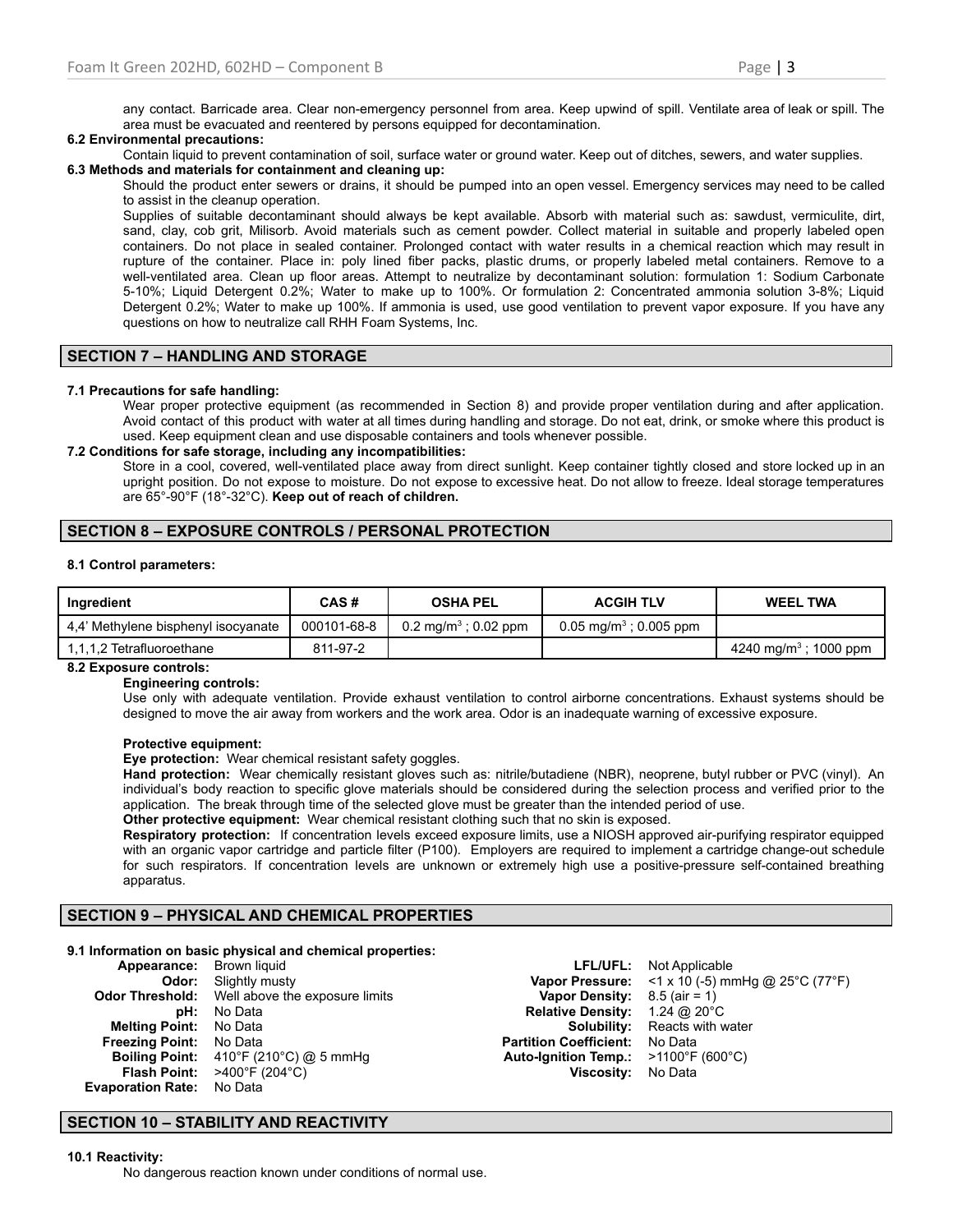#### **10.2 Chemical stability:**

Stable under recommended storage conditions (per section 7).

## **10.3 Possibility of hazardous reactions:**

Material reacts slowly with water releasing carbon dioxide. This reaction can cause pressure to build and closed containers to rupture. Elevated temperatures accelerate this reaction.

## **10.4 Conditions to avoid:**

Heat, flames, welding arcs, and atmospheric moisture.

## **10.5 Incompatible materials:**

Acids, alcohols, water, amines, ammonia, bases, and strong oxidizers. Avoid contact with metals such as: aluminum, zinc, brass, copper, galvanized metals, and tin.

## **10.6 Hazardous decomposition products:**

Hazardous decomposition products vary depending upon temperature, air supply, and presence of other materials. Gases, such as, carbon monoxide and carbon dioxide are likely.

#### **SECTION 11 – TOXICOLOGICAL INFORMATION**

#### **11.1 Information on toxicological effects:**

**Likely Routes of Exposure:** Inhalation, ingestion, skin, and eye contact.

#### **Toxicity Data:**

Oral – LD50 = >10,000 mg/kg Dermal – LD50 = >2000 mg/kg

#### **Effects and Symptoms:**

**Immediate:** May cause eye and skin irritation. Excessive exposure by inhalation may cause irritation of the eyes, respiratory tract, and lungs. Pulmonary edema may also occur. Tetrafluoroethane vapors may cause drowsiness or dizziness. Excessive exposure can lead to unconsciousness or asphyxiation.

**Delayed:** Respiratory symptoms may not present for several hours.

**Chronic:** May cause skin and respiratory sensitization. Skin contact may play a role in respiratory sensitization. Sensitized individuals may have allergic reactions to concentrations below exposure guidelines. Repeated, excessive exposures to MDI aerosols have been shown to cause tissue injury to the upper respiratory tract and lungs in laboratory animals. Decreased lung function has been associated with overexposure to isocyanates.

**Carcinogen:** Lung tumors have been observed in lab animals in correlation with persistent lung injury caused by repeated, excessive exposures to aerosols. Such exposures are unlikely to occur in actual working environments.

## **SECTION 12 – ECOLOGICAL INFORMATION**

#### **12.1 Ecotoxicity:**

Based on information for MDI and polymeric MDI. The ecotoxicity measurement is that of the hydrolyzed product generally under conditions maximizing production of soluble species. Material is practically non-toxic to aquatic organisms on an acute basis (LC50/EC50 >100mg/L in the most sensitive species). The LC50 for earthworm eisenia foetida is >1000 mg/kg.

## **12.2 Persistence and degradability:**

In the aquatic and terrestrial environment, material reacts with water forming predominantly insoluble polymers which appear to be stable. In the atmospheric environment, material is expected to have a short tropospheric half-life, based on calculations and by analogy with related diisocyanates.

## **12.3 Bioaccumulative potential:**

No data available.

**12.4 Mobility in soil:**

Movement is expected to be limited by the product's reactivity with water, forming predominantly insoluble polymers.

**12.5 Results of PBT and vPvB assessment:**

# No data available.

**12.6 Other adverse effects:**

None known.

## **SECTION 13 – DISPOSAL CONSIDERATIONS**

## **13.1 Waste treatment methods:**

#### **Procedure for handling empty or partially used disposable cylinders:**

Foam it Green<sup>®</sup> is best disposed of as solid material as opposed to the liquid chemicals. To that end, we recommend the following:

Empty remaining chemicals, if any, into a waste container. Make sure that the waste container contains both "A" and "B" chemicals. They do not have to be on ratio, but they both must be present. Mix the waste chemical blend with a stick so that it becomes a solid substance. This substance can then be disposed of as solid industrial waste.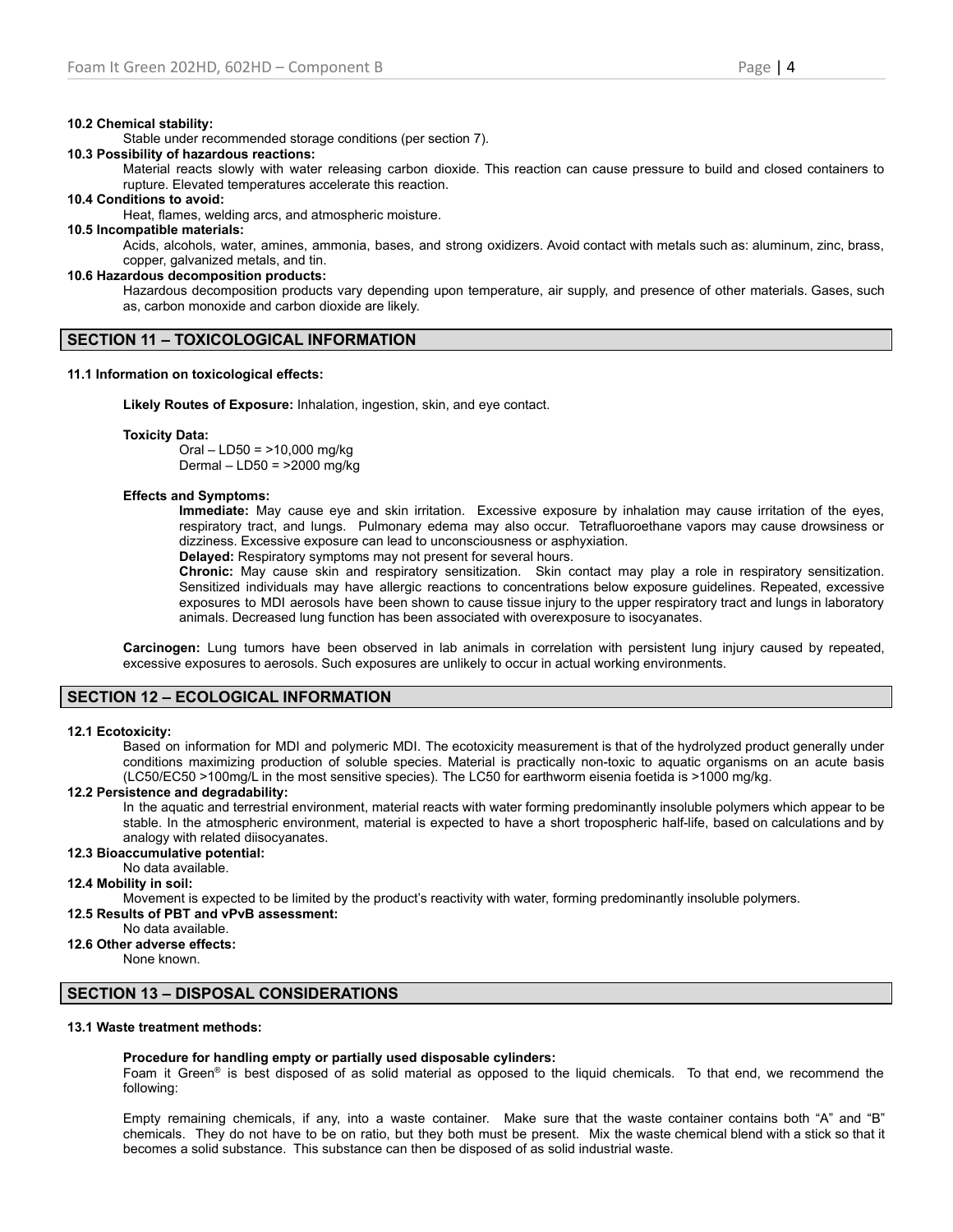VENTING OF THE TANKS: Turn the tanks upside down. Open tank valves. Leave in this position for 24 hours. Any remaining pressure should be evacuated from the tanks within this period of time.

If only one of the chemicals remains within the container, the chemical must be absorbed and possibly neutralized before disposal.

**For "A" chemical remaining, follow this procedure:** Always wear respiratory protection. After venting tanks, empty "A" chemical into a waste container. Absorb chemical with a dry oil-absorbent material (for example sawdust or vermiculite). Remove to an outdoor or extremely well ventilated area. Decontaminate with solution of 90-95 parts water, 2–8 parts aqueous ammonia solution and .03-.05 parts liquid detergent. Be sure to add 10%-20% of this decontamination solution to the absorbed chemical. DO NOT SEAL THE CONTAINER. Allow to stand for 72 to 96 hours. Dispose of as solid industrial waste.

**Waste, Residue, or Chemical:** DO NOT DUMP INTO ANY SEWERS, ON THE GROUND, OR INTO ANY BODY OF WATER. The preferred option for disposal is sending waste to a licensed and permitted recycler, reclaimer, incinerator, or other thermal destruction device. All disposal methods must be in compliance with local, state, national, and international regulations. Compliance with these regulations is the sole responsibility of the waste generator. FOAM IT GREEN, INC. HAS NO CONTROL OVER THE MANAGEMENT PRACTICES OR MANUFACTURING PROCESSES OF PARTIES HANDLING OR USING THIS MATERIAL. THE INFORMATION HERE PERTAINS ONLY TO THE PRODUCT AS SHIPPED IN ITS INTENDED CONDITION.

**Container:** Containers may contain residue and should be treated with the same considerations as the product itself. Dispose of vented empty tanks as ordinary industrial waste. Check with your City Department of Public Works for more information.

## **Procedure for handling empty refillable tanks:**

Refillable tanks, measuring in 9 gallons or larger, should be returned to Foam It Green Inc., where they will be cleaned, refilled and re-distributed.

# **SECTION 14 – TRANSPORT INFORMATION**

**Note:** The U.S. Department of Transportation requires that any person preparing a hazardous material for shipping, including packing, marking, labeling and preparation of documents must be trained in accordance with 49 CFR Parts 100 – 185. Contact the U.S. Department of Transportation, Pipeline and Hazardous Materials Safety Administration at <http://phmsa.dot.gov/hazmat> at 1-800-467-4922 or email: [phmsa.hm-training@dot.gov](mailto:phmsa.hm-training@dot.gov) for information on their CD ROM Training Module for Hazardous Materials Transportation.

|                                               | Foam It Green 202HD, 602HD                                                                                                                                                                                        |  |  |  |
|-----------------------------------------------|-------------------------------------------------------------------------------------------------------------------------------------------------------------------------------------------------------------------|--|--|--|
| <b>DOT</b><br>(Ground)                        | <b>UN #: UN3500</b><br><b>Shipping Name:</b> Chemical Under Pressure, N.O.S. (Nitrogen)<br><b>Shipping Class: 110</b><br><b>Hazard Class: 2.2</b><br><b>Packing Group: N/A</b>                                    |  |  |  |
| <b>IMDG</b><br>(Ocean)                        | <b>UN #: UN3500</b><br><b>Shipping Name:</b> Chemical Under Pressure, N.O.S. (Nitrogen)<br><b>Hazard Class: 2.2</b><br>Packing Group: N/A<br>Marine Pollutant: No                                                 |  |  |  |
| IATA<br>(Air)                                 | <b>UN #: UN3500</b><br><b>Shipping Name:</b> Chemical Under Pressure, N.O.S. (Nitrogen)<br>Hazard Class: 2.2 Packing Group: N/A<br><b>Packing Instructions: 218</b>                                               |  |  |  |
| <b>Bulk</b><br><b>Transport</b><br>(>5000 lb) | <b>UN#: UN3500</b><br><b>Shipping Name:</b> Chemical Under Pressure, N.O.S.<br>(Nitrogen), RQ (Methylene Diphenyl Diisocyanate)<br>Hazard Class: 2.2 Packing Group: N/A<br><b>Special Precautions: None known</b> |  |  |  |

**Note:** Additional certifications are required to ship hazardous material by ocean (IMDG) and air (IATA).

## **SECTION 15 – REGULATORY INFORMATION**

## **15.1 Safety, health, and environmental regulations/legislations specific for the substance or mixture:**

## **(Not meant to be all-inclusive – selected regulations represented)**

**NOTICE:** The information herein is presented in good faith and believed to be accurate as of the effective date shown below. However, no warranty, express or implied is given. Regulatory requirements are subject to change and may differ from one location to another. It is the buyer's responsibility to ensure that its activities comply with federal, state, provincial, and local laws. The following specific information is made for the purpose of complying with numerous federal, state, provincial, and local laws and regulations.

## **U.S. Federal Regulations:**

**SARA 313 Information:** This product contains the following substances subject to the reporting requirements of Section 313 of Title III of the Superfund Amendments and Reauthorization Act of 1986 and 40 CFR Part 372:

| Chemical | $\sim$ A $\sim$ | Concentration |
|----------|-----------------|---------------|
| Name     | JAJ.            | -···u auv     |
|          |                 |               |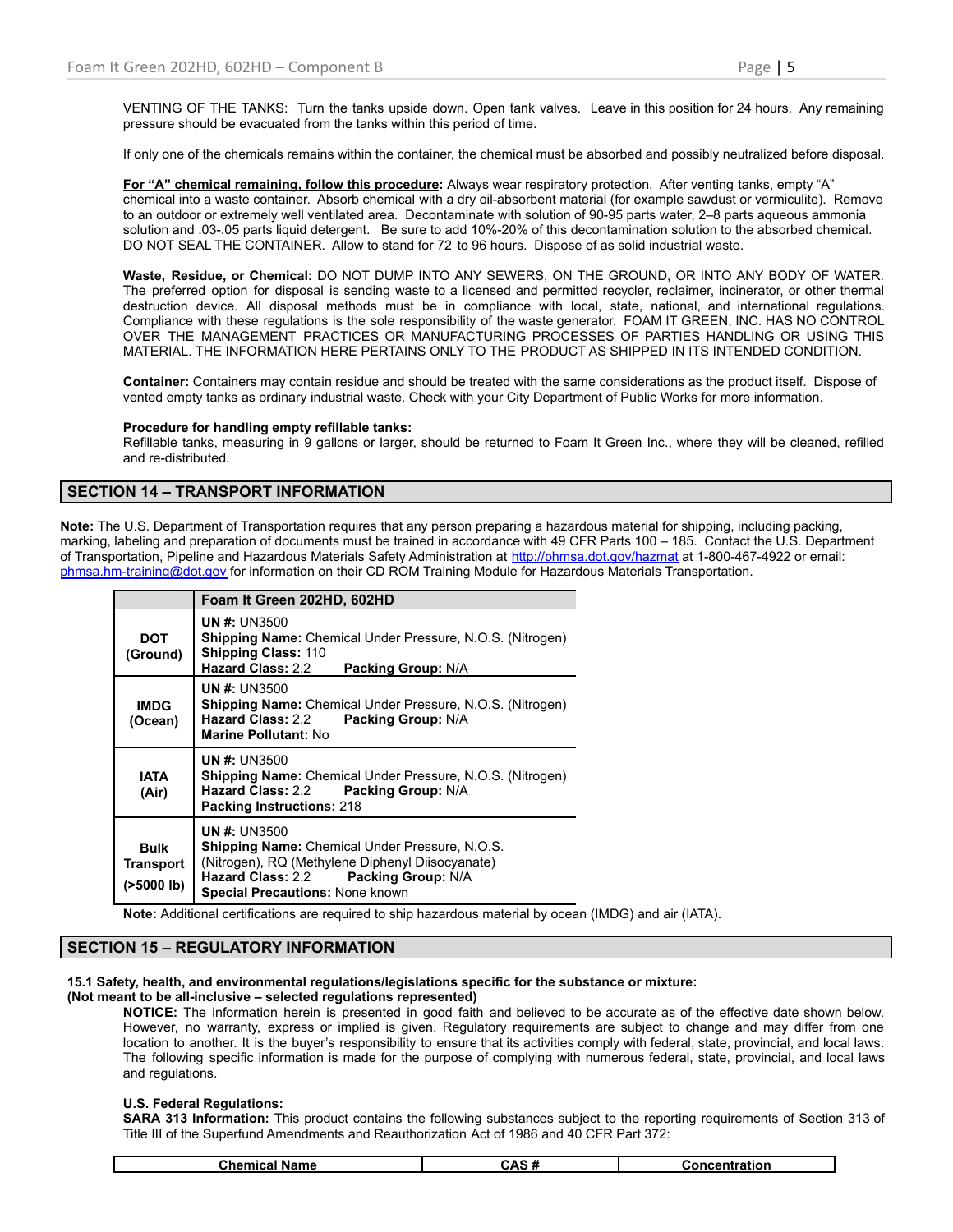| (MDI)<br>Methylene<br>Bis(Phenvlisocvanate)                | $1 - 68 -$<br>CO   | $-\circ$<br>7٥<br>ີ |
|------------------------------------------------------------|--------------------|---------------------|
| <b>D</b> isocvanate<br>Diphenylmethane '<br>meric<br>Polvm | .)090<br>- 16-87-- | 100%                |

**SARA Hazard Category:** This product has been reviewed according to the EPA "Hazard Categories" promulgated under Sections 311 and 312 of the Superfund Amendments and Reauthorization Act of 1986 (SARA Title III) and is considered, under applicable definitions, to meet the following categories:

> An immediate health hazard A delayed health hazard

#### **Toxic Substances Control Act (TSCA):**

All ingredients are on the TSCA inventory or are not required to be listed on the TSCA inventory. The CAS numbers for TSCA are:

CAS# 009016-87-9 CAS# 000101-68-8

**State Right-To-Know:** The following product components are cited on certain lists as mentioned.

| <b>Chemical Name</b>                     | CAS#        | ∟IST                                                          |
|------------------------------------------|-------------|---------------------------------------------------------------|
| (MDI)<br>Methylene Bis(Phenylisocyanate) | 000101-68-8 | PA <sub>3</sub><br>NJ3.<br>PA <sub>1</sub><br>NJ <sub>2</sub> |
| Polymeric Diphenylmethane Diisocyanate   | 009016-87-9 | NJ <sub>2</sub>                                               |

NJ2 = New Jersey Environmental Hazardous Substance (present at greater than or equal to 1.0%).

NJ3 = New Jersey Workplace Hazardous Substance (present at greater than or equal to 1.0%).

PA1 = Pennsylvania Hazardous Substance (present at greater than or equal to 1.0%)

PA3 = Pennsylvania Environmental Hazardous Substance (present at greater than or equal to 1.0%)

**OSHA Hazard Communication Standard:** This product is a "Hazard Chemical" as defined by the OSHA Hazard Communication Standard, 29 CFR 1910.1200.

**Comprehensive Environmental Response Compensation and Liability Act (CERCLA, or Superfund):** This product contains the following substance(s) listed as "Hazardous Substances: under CERCLA which may require reporting of releases:

| Chemical Name                  | CAS #       | <b>Reportable Quantity (Ibs.)</b> | %<br><b>Product</b><br>-in |
|--------------------------------|-------------|-----------------------------------|----------------------------|
| Methylene bisphenyl isocyanate | 000101-68-8 | 5000                              | $.2 - 45%$                 |

#### **Canadian Regulations:**

**WHMIS Information:** The Canadian Workplace Hazardous Materials System (WHMIS) Classification for this product is:

D2A – Respiratory tract sensitizer.

D2B – Eye or skin irritant.

D2B – Skin sensitizer.

**CPR Statement:** This product has been classified in accordance with the hazard criteria of the Canadian Controlled Products Regulations (CPR) and this Safety Data Sheet contains all the information required by the CPR.

**Hazardous Products Act Information:** This product contains the following ingredients which are Controlled Products and/or on the Ingredient Disclosure List (Canadian HPA Section 13 and 14):

| Components                             | CAS #       | $\mathbf{0}$<br>⁄ Weiaht<br>hv |
|----------------------------------------|-------------|--------------------------------|
| Methylene Bis(Phenylisocyanate) (MDI)  | 000101-68-8 | 42-45%                         |
| Polymeric Diphenylmethane Diisocyanate | 009016-87-9 | 90-100%                        |

## **SECTION 16 – OTHER INFORMATION**

| <b>NFPA Ratings:</b>                           | Health<br>Flammability<br>Reactivity<br>SPECIAL HAZARD: | Avoid Water                                                                                                                                                                                               |
|------------------------------------------------|---------------------------------------------------------|-----------------------------------------------------------------------------------------------------------------------------------------------------------------------------------------------------------|
| <b>Other Information:</b>                      | such contact increases the risk of isocyanate vapors.   | The reaction of polyols and isocyanates generate heat. Contact of the reacting materials with skin or<br>eyes can cause severe burns and may be difficult to remove from the affected areas. In addition, |
| Date of Preparation/Last Revision: May 1, 2021 |                                                         |                                                                                                                                                                                                           |

**Prepared by:** Foam It Green

**WHILE THE INFORMATION AND RECOMMENDATIONS SET FORTH HEREIN ARE BELIEVED TO BE ACCURATE AS OF THE DATE HEREOF, FOAM IT GREEN MAKES NO WARRANTY WITH RESPECT THERETO AND DISCLAIMS ANY LIABILITY FROM RELIANCE THEREON.**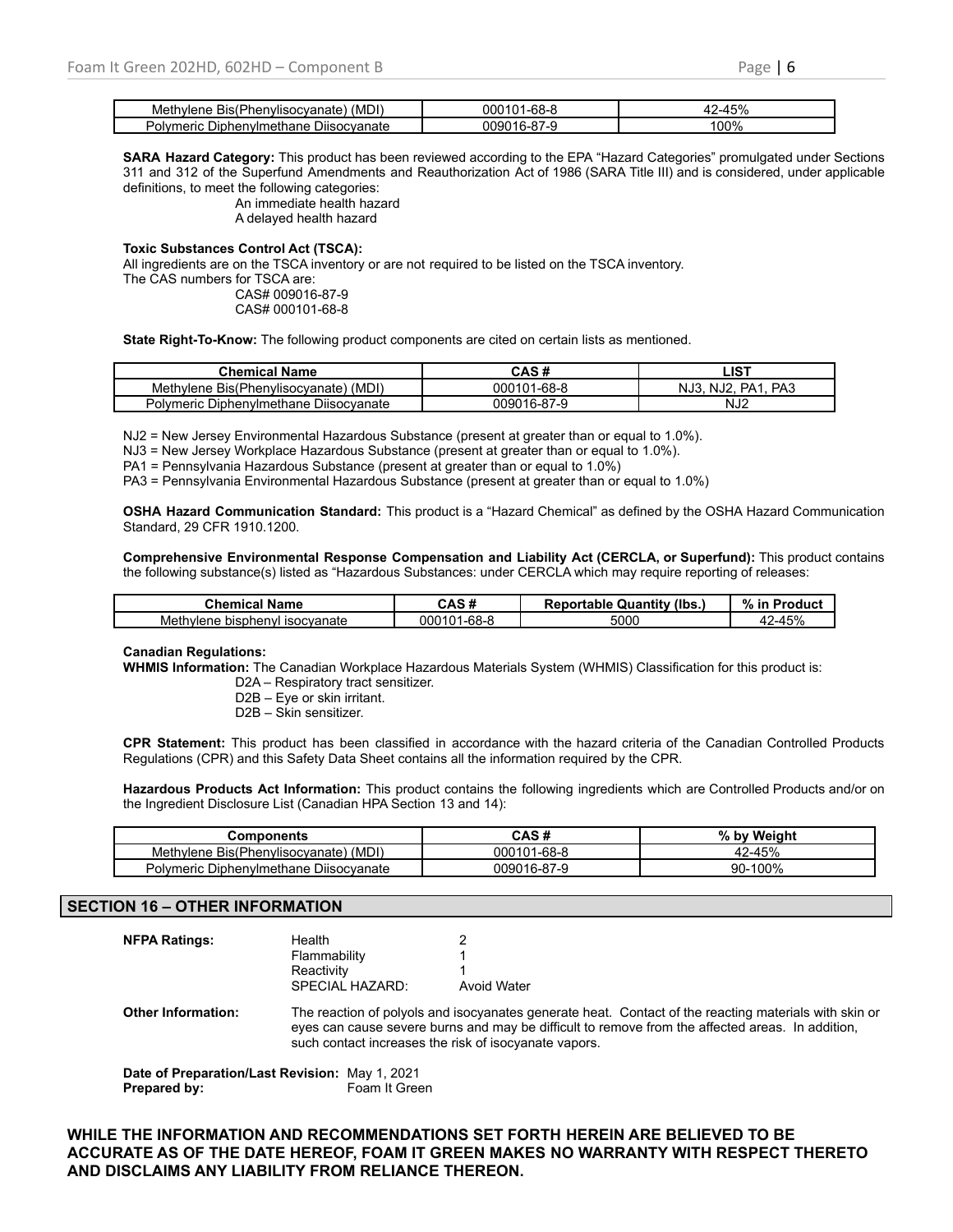

# **SAFETY DATA SHEET**

# **SECTION 1 - IDENTIFICATION**

**1.1 Product Identifier:** Foam it Green 202HD, Foam It Green 602HD – High Density – **Component B**

## **1.2 Relevant identified uses of the substance or mixture and uses advised against:**

General Use: Component in low pressure polyurethane foam, Component B, for professional use only. Uses Advised Against: No further information available.

## **1.3 Details of the supplier of the Safety Data Sheet:**

Manufacturer/Supplier: Foam It Green PO Box 510803 New Berlin, WI 53151 1-833-FOAMITG (833-362-6484)

## **1.4 Emergency telephone numbers:**

Within the USA, Canada, Puerto Rico and the US Virgin Islands: ChemTel (contract #MIS2000665) (24 hours) 1-800-255-3924 Australia: ChemTel (contract #MIS2000665) (24 hours) 1-300-954-583 Brazil: ChemTel (contract #MIS2000665) (24 hours) 0-800-591-6042 China: ChemTel (contract #MIS2000665) (24 hours) 400-120-0751 India: ChemTel (contract #MIS2000665) (24 hours) 000-800-100-4086 Mexico: ChemTel (contract #MIS2000665) (24 hours) 01-800-099-0731 All other International countries: ChemTel (contract # MIS2000665) (24 hours) 001-813-248-0585

# **SECTION 2 – HAZARDS IDENTIFICATION**

**2.1 Classification of substance or mixture: Product definition:** Mixture **OSHA/GHS Classification:** Gases Under Pressure – Compressed Gas Skin Irritant Category 2 Skin Irritant Category 2B Specific Target Organ Toxicity – Single Exposure Category 3

**2.2 Label elements: (Regulation (EC) No 1272/2008) Hazard Symbols:**



**Signal Word:** DANGER **Hazard Statement(s):**

H280: Contains gas under pressure; may explode if heated

- H315: Causes skin irritation.
- H320: Causes eye irritation.
- H335: May cause respiratory irritation.

**Precautionary Statement(s):**

- P102: Keep out of reach of children.
- P201: Obtain special instructions before use.
- P202: Do not handle until all safety precautions have been read and understood.
- P251: Pressurized container: Do not pierce or burn, even after use.
- P261: Avoid breathing vapor, mist, or spray.
- P264: Wash hands thoroughly after handling.
- P271: Use only outdoors or in a well-ventilated area.
- P281: Wear protective gloves/protective clothing/eye protection/ face protection.
- P285: In case of inadequate ventilation: wear respiratory protection.

P302+P352+P332+P313: IF ON SKIN: Wash with plenty of water. If skin irritation occurs: Get medical attention. P305+P351+P338: IF IN EYES: Rinse cautiously with water for several minutes. Remove contact lenses, if present and easy to do. Continue rinsing.

P337+P313: If eye irritation persists: Get medical attention.

P304+P340: IF INHALED: Remove person to fresh air and keep comfortable for breathing.

P342+P312: If experiencing respiratory symptoms or feel unwell: Call a POISON CENTER or doctor.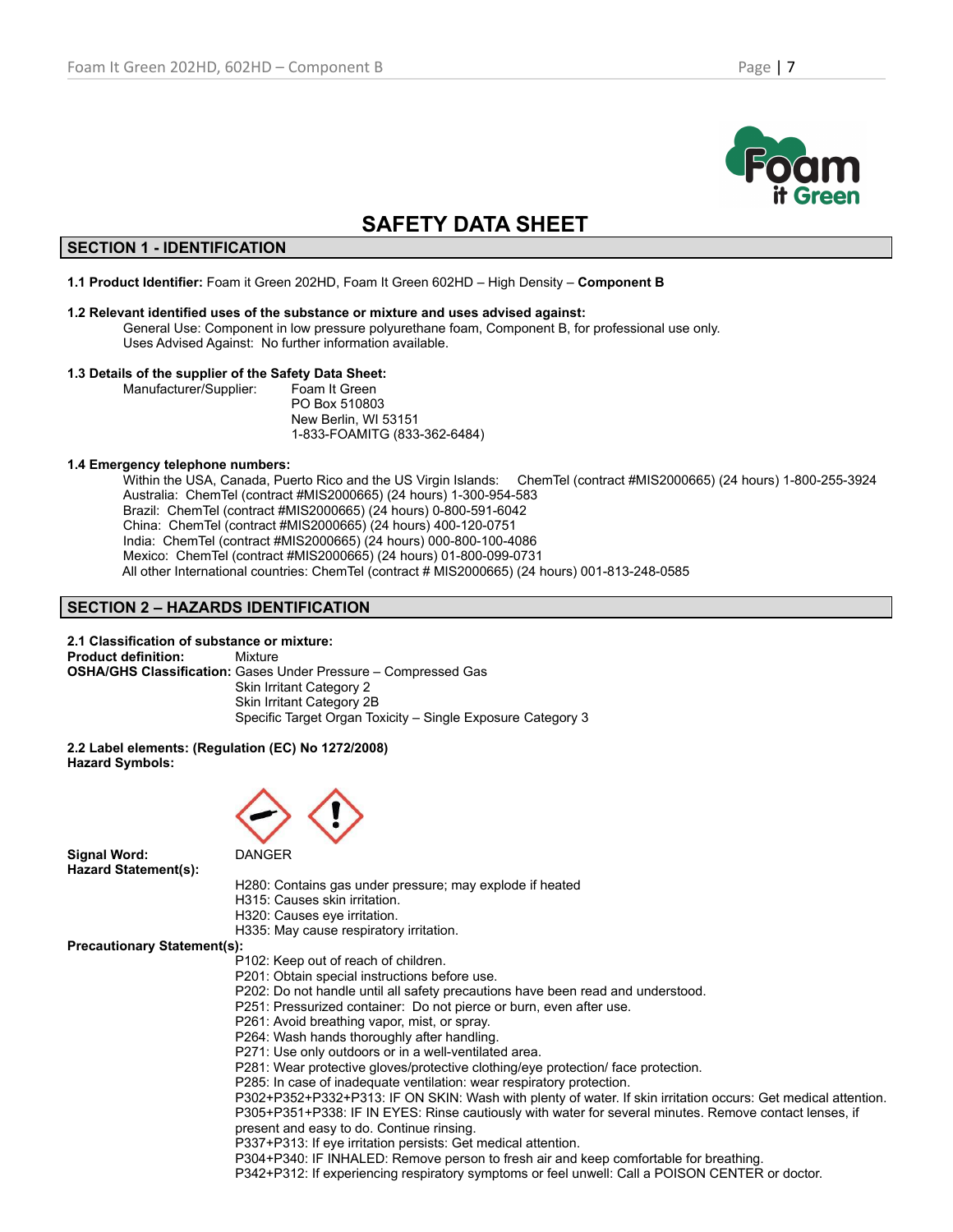- P301+P330+P331: IF SWALLOWED: Rinse mouth. Do NOT induce vomiting. P362: Take off contaminated clothing and wash it before reuse.
- P403+P233: Store in a well-ventilated place. Keep container tightly closed.
- P405: Store locked up.
- P410: Protect from sunlight.
- P411: Store at temperatures not exceeding 120°F (48°C).
- P412: Do not expose to temperatures exceeding 250°F (121°C).
- P501: Dispose of contents/container in accordance with local, state, national, and international regulations.

#### **Hazards Not Otherwise Classified:**

Contains substances that can displace oxygen in the air.

## **SECTION 3 – COMPOSITION / INFORMATION ON INGREDIENTS**

| l Hazardous Components                  | CAS#        | % by Weight |
|-----------------------------------------|-------------|-------------|
| Catalyst Blend                          | Proprietary | $<$ 4%      |
| Tetrafluoroethane, 1,1,1,2-, (HFC-134a) | 811-97-2    | 15-25%      |

# **SECTION 4 – FIRST-AID PROCEDURES**

## **4.1 Description of first aid measures:**

**Eyes:** Flush eyes with large amounts of water for at least 15 minutes. Get medical attention.

**Skin:** Wash skin thoroughly with large amounts of water. Consult a physician if irritation develops or persists. Remove contaminated clothing and wash before re-use.

**Inhalation:** If affected by vapors, remove patient to fresh air and get medical attention. Give oxygen or artificial respiration if necessary. Do not give stimulants. Epinephrine and similar drugs may adversely affect the heart due to a possible risk of eliciting cardiac dysrhythmias.

**Ingestion:** If swallowed, do not induce vomiting. Get medical attention immediately. The hazard of aspirating material into the lungs is greater than the hazard associated with allowing material to progress through the intestinal tract.

## **SECTION 5 – FIRE-FIGHTING MEASURES**

#### **5.1 Extinguishing media:**

**Suitable extinguishing media:** Carbon Dioxide, Dry Chemical, or Alcohol Foam are preferred. Water is not recommended but may be applied in large amounts as a fine spray if other extinguishing media are not available.

**Unsuitable extinguishing media:** Do not use direct water stream as it may spread fire.

## **5.2 Special hazards arising from the substance or mixture:**

May emit toxic or irritation fumes if burned. Sealed containers may build pressure if exposed to high temperatures as experienced in a fire. If safe to do, spray containers exposed to fire and heat with water to keep cool.

## **5.3 Protective equipment / Precautions for fire-fighters:**

Fire-fighters should wear full protective fire-fighting gear including a full face piece, positive-pressure self-contained breathing apparatus (SCBA). Avoid contact with this material during fire-fighting operations. Consider fighting fire from a remote location with unmanned hose holders or monitor nozzles. Immediately withdraw all personnel from area if you hear rising sound from a venting safety device or the container discolors.

## **SECTION 6 – ACCIDENTAL RELEASE MEASURES**

**6.1 Personal precautions, protective equipment and emergency procedures:**

Always clear area and use protective equipment (as recommended in Section 8) before attempting to stop spill. Wear suitable chemical resistant clothing including foot protection. Always wear eye protection and gloves when handling this product. Avoid any contact. Barricade area. Clear non-emergency personnel from area. Keep upwind of spill. Ventilate area of leak or spill. The area must be evacuated and reentered by persons equipped for decontamination.

#### **6.2 Environmental precautions:**

Contain liquid to prevent contamination of soil, surface water or ground water. Keep out of ditches, sewers, and water supplies. **6.3 Methods and materials for containment and cleaning up:**

Contain and absorb spill with inert absorbent material. Shovel material into properly labeled containers for disposal.

# **SECTION 7 – HANDLING AND STORAGE**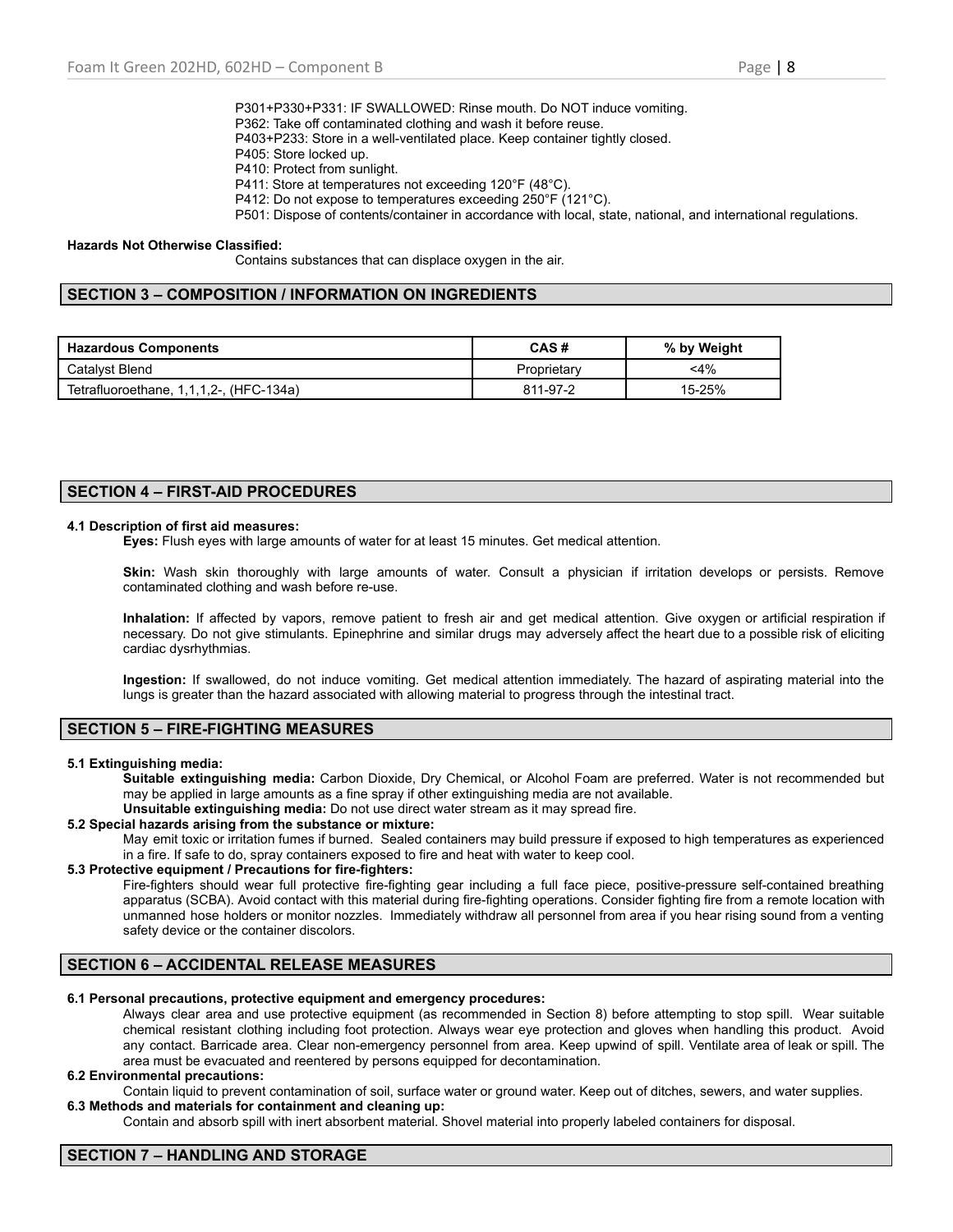## **7.1 Precautions for safe handling:**

Wear proper protective equipment (as recommended in Section 8) and provide proper ventilation during and after application. Avoid contact of this product with water at all times during handling and storage. Do not eat, drink, or smoke where this product is used. Keep equipment clean and use disposable containers and tools whenever possible.

## **7.2 Conditions for safe storage, including any incompatibilities:**

Store in a cool, covered, well-ventilated place away from direct sunlight. Keep container tightly closed and store locked up in an upright position. Do not expose to moisture. Do not expose to excessive heat. Do not allow to freeze. Ideal storage temperatures are 65°-90°F (18°-32°C). **Keep out of reach of children.**

# **SECTION 8 – EXPOSURE CONTROLS / PERSONAL PROTECTION**

## **8.1 Control parameters:**

| Ingredient                | CAS #    | OSHA PEL | <b>ACGIH TLV</b> | <b>WEEL TWA</b>                   |
|---------------------------|----------|----------|------------------|-----------------------------------|
| 1.1.1.2 Tetrafluoroethane | 811-97-2 |          |                  | 4240 mg/m <sup>3</sup> ; 1000 ppm |

## **8.2 Exposure controls:**

## **Engineering controls:**

Mechanical or local exhaust is required to keep airborne concentrations at safe levels. Exhaust systems should be monitored regularly in case of obstruction.

## **Protective equipment:**

**Eye protection:** Wear chemical resistant safety goggles.

**Hand protection:** Wear chemically resistant gloves such as: nitrile/butadiene (NBR), neoprene, butyl rubber or PVC (vinyl). An individual's body reaction to specific glove materials should be considered during the selection process and verified prior to the application. The break through time of the selected glove must be greater than the intended period of use.

**Other protective equipment:** Wear chemical resistant clothing such that no skin is exposed.

**Respiratory protection:** If concentration levels exceed exposure limits, use a NIOSH approved air-purifying respirator equipped with an organic vapor cartridge and particle filter (P100). Employers are required to implement a cartridge change-out schedule for such respirators. If concentration levels are unknown or extremely high use a positive-pressure self-contained breathing apparatus.

## **SECTION 9 – PHYSICAL AND CHEMICAL PROPERTIES**

## **9.1 Information on basic physical and chemical properties:**

| <b>Appearance:</b> Blue liquid |                                                         | <b>LFL/UFL:</b> No Data               |                                                                       |
|--------------------------------|---------------------------------------------------------|---------------------------------------|-----------------------------------------------------------------------|
|                                | <b>Odor:</b> Faint ethereal odor                        |                                       | <b>Vapor Pressure:</b> <25 psia @ $25^{\circ}$ C (77 $^{\circ}$ F)    |
| <b>Odor Threshold: No Data</b> |                                                         |                                       | Vapor Density: Heavier than air                                       |
| pH:                            | 10.05                                                   |                                       | <b>Relative Density:</b> $1.16 \text{ @ } 25^{\circ} \text{C}$ (77°F) |
| <b>Melting Point:</b> No Data  |                                                         |                                       | <b>Solubility:</b> Negligibly soluble in water (<0.1%)                |
| <b>Freezing Point:</b> No Data |                                                         | <b>Partition Coefficient:</b> No Data |                                                                       |
| <b>Boiling Point:</b> No Data  |                                                         | <b>Auto-Ignition Temp.:</b> No Data   |                                                                       |
|                                | <b>Flash Point:</b> $>300^{\circ}$ F (149 $^{\circ}$ C) | Viscosity: No Data                    |                                                                       |
|                                | <b>Evaporation Rate:</b> Faster than n-butyl acetate    |                                       |                                                                       |

# **SECTION 10 – STABILITY AND REACTIVITY**

## **10.1 Reactivity:**

Polyols react with isocyanates generating heat and gases. If product is contaminated pressure may build to hazardous levels in sealed containers.

**10.2 Chemical stability:**

Stable under recommended storage conditions (per section 7).

**10.3 Possibility of hazardous reactions:** Hazardous polymerization will not occur.

**10.4 Conditions to avoid:**

Open flames, welding arcs, and other high temperature source can induce thermal decomposition.

## **10.5 Incompatible materials:**

Avoid long storage in aluminum, other alkali or alkaline earth metals, or their alloys.

#### **10.6 Hazardous decomposition products:**

Carbon monoxide, carbon dioxide, hydrogen chloride and/or hydrogen fluoride, traces of phosphorous oxides, and traces of carbonyl halides such as phosgene.

# **SECTION 11 – TOXICOLOGICAL INFORMATION**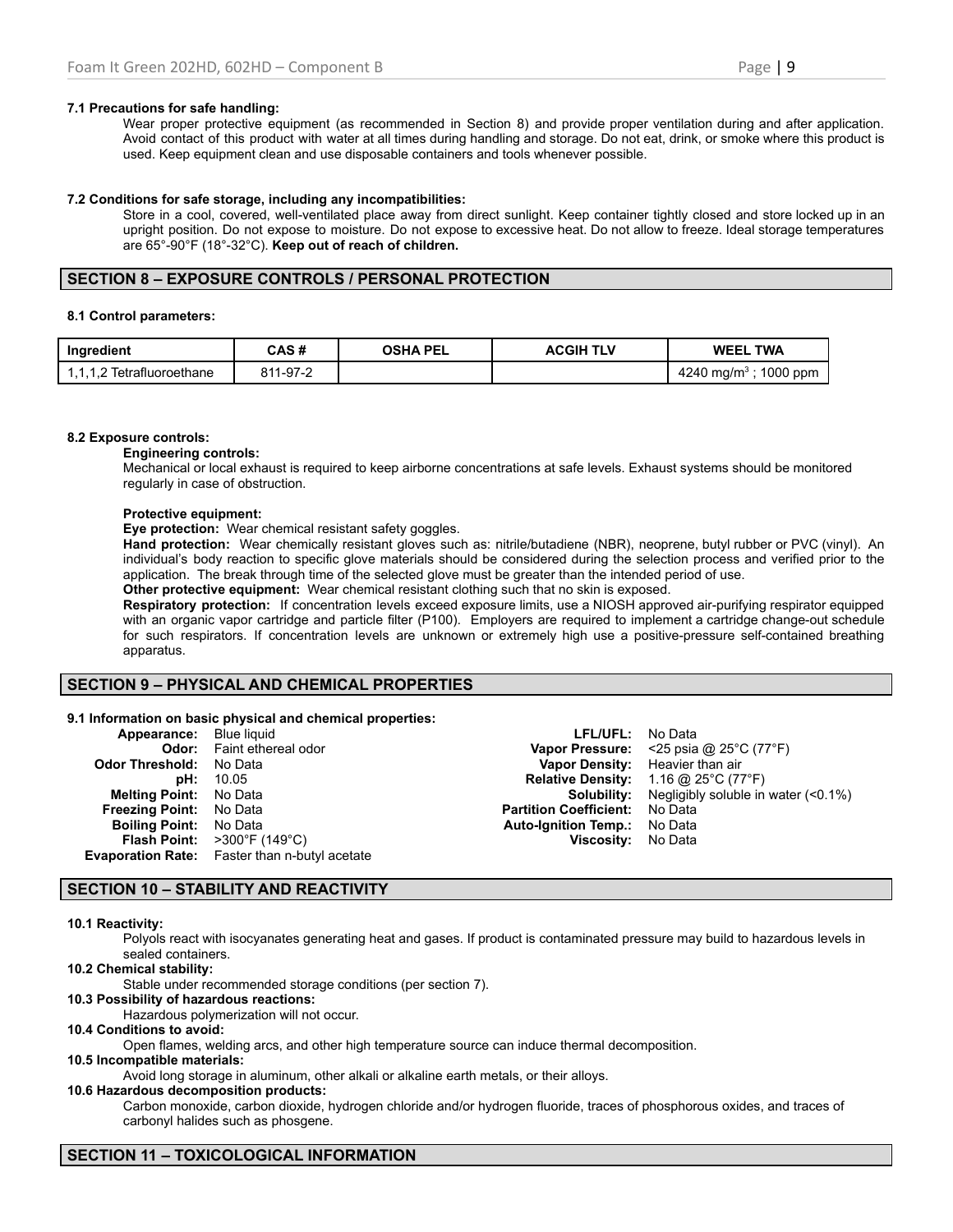## **11.1 Information on toxicological effects:**

**Likely Routes of Exposure:** Inhalation, ingestion, skin, and eye contact.

#### **Toxicity Data:**

Oral – LD50 (Estimated) = >3900 mg/kg Dermal – LD50 (Estimated) = >2300 mg/kg

#### **Effects and Symptoms:**

**Immediate:** Liquid contact can cause eye damage. Vapors may be irritating to eyes. Skin contact may cause irritation. Excessive inhalation of Tetrafluoroethane vapors can cause respiratory irritation, dizziness, and drowsiness. They may even cause unconsciousness or asphyxiation.

**Delayed:** If not properly cared for areas of skin exposure may develop serious irritation and drying.

**Chronic:** Ingestion may be damaging to fertility and the unborn child. Consult a physician if exposed. Overexposure to Tetrafluoroethane can cause cardiac sensitization to epinephrine.

## **SECTION 12 – ECOLOGICAL INFORMATION**

#### **12.1 Ecotoxicity:**

No data available **12.2 Persistence and degradability:** No data available **12.3 Bioaccumulative potential:** No data available. **12.4 Mobility in soil:** No data available **12.5 Results of PBT and vPvB assessment:** No data available. **12.6 Other adverse effects:** This product contains a substance that may be toxic to fish and aquatic organisms.

**Note:** While there is no data on the ecotoxicity of this product it is always best practice, when handling any chemical, to prevent it from entering drains, sewers, soil, or any bodies of water.

## **SECTION 13 – DISPOSAL CONSIDERATIONS**

#### **13.1 Waste treatment methods:**

# **Procedure for handling empty or partially used disposable cylinders:**

Foam it Green<sup>®</sup> is best disposed of as solid material as opposed to the liquid chemicals. To that end, we recommend the following:

Empty remaining chemicals, if any, into a waste container. Make sure that the waste container contains both "A" and "B" chemicals. They do not have to be on ratio, but they both must be present. Mix the waste chemical blend with a stick so that it becomes a solid substance. This substance can then be disposed of as solid industrial waste.

VENTING OF THE TANKS: Turn the tanks upside down. Open tank valves. Leave in this position for 24 hours. Any remaining pressure should be evacuated from the tanks within this period of time.

If only one of the chemicals remains within the container, the chemical must be absorbed and possibly neutralized before disposal. **For "B" chemical remaining, follow this procedure:** After venting tanks, empty "B" chemical into waste container. Absorb with dry oil-absorbent material (for example sawdust or vermiculite). Dispose of as ordinary industrial waste.

**Waste, Residue, or Chemical:** DO NOT DUMP INTO ANY SEWERS, ON THE GROUND, OR INTO ANY BODY OF WATER. The preferred option for disposal is sending waste to a licensed and permitted recycler, reclaimer, incinerator, or other thermal destruction device. All disposal methods must be in compliance with local, state, national, and international regulations. Compliance with these regulations is the sole responsibility of the waste generator. FOAM IT GREEN, INC. HAS NO CONTROL OVER THE MANAGEMENT PRACTICES OR MANUFACTURING PROCESSES OF PARTIES HANDLING OR USING THIS MATERIAL. THE INFORMATION HERE PERTAINS ONLY TO THE PRODUCT AS SHIPPED IN ITS INTENDED CONDITION.

**Container:** Containers may contain residue and should be treated with the same considerations as the product itself. Dispose of vented empty tanks as ordinary industrial waste. Check with your City Department of Public Works for more information.

#### **Procedure for handling empty refillable tanks:**

Refillable tanks, measuring in 9 gallons or larger, should be returned to Foam It Green Inc., where they will be cleaned, refilled and re-distributed.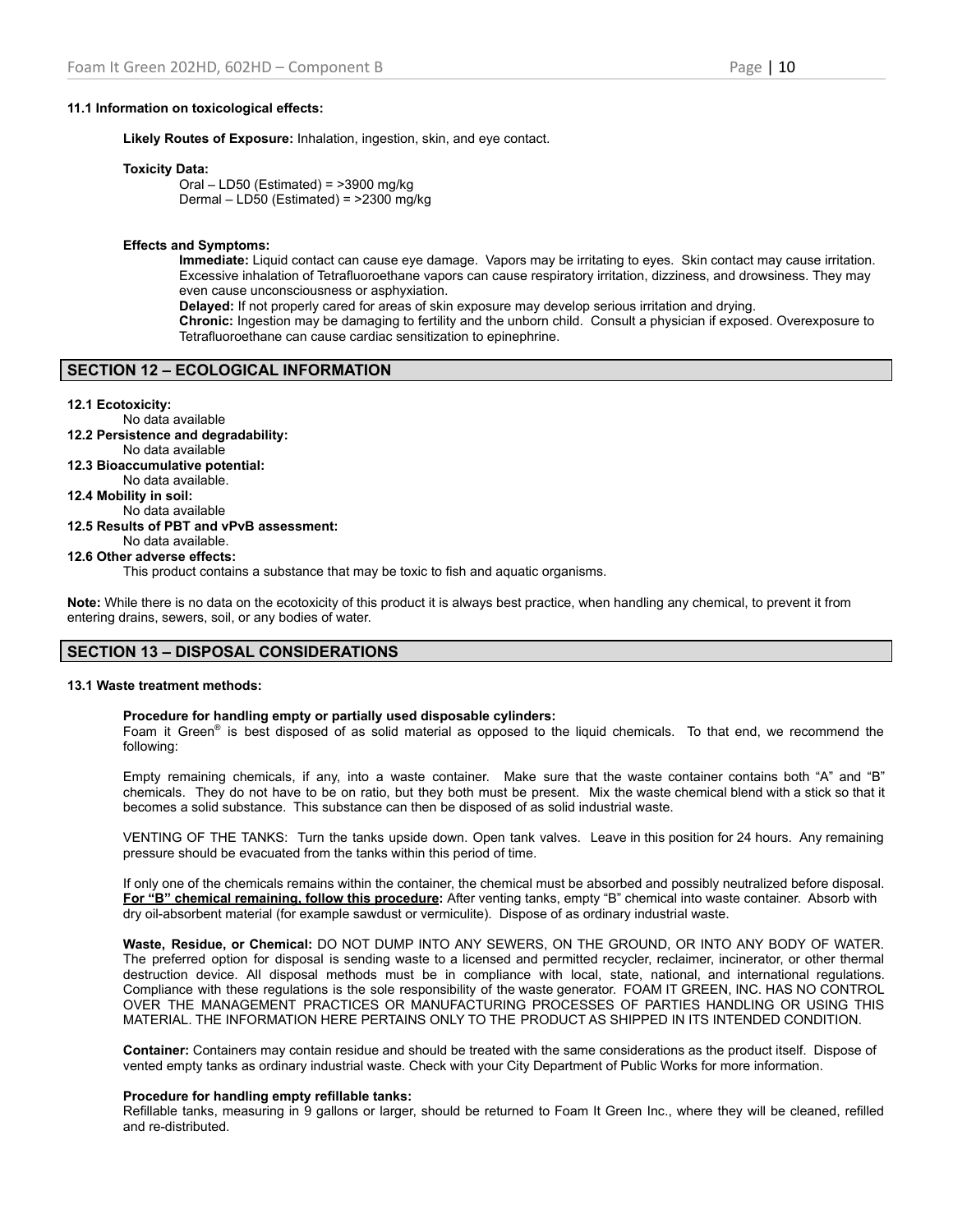# **SECTION 14 – TRANSPORT INFORMATION**

**Note:** The U.S. Department of Transportation requires that any person preparing a hazardous material for shipping, including packing, marking, labeling and preparation of documents must be trained in accordance with 49 CFR Parts 100 – 185. Contact the U.S. Department of Transportation, Pipeline and Hazardous Materials Safety Administration at <http://phmsa.dot.gov/hazmat> at 1-800-467-4922 or email: [phmsa.hm-training@dot.gov](mailto:phmsa.hm-training@dot.gov) for information on their CD ROM Training Module for Hazardous Materials Transportation.

|                                                 | Foam It Green 202HD, 602HD                                                                                                                                                                                         |  |  |
|-------------------------------------------------|--------------------------------------------------------------------------------------------------------------------------------------------------------------------------------------------------------------------|--|--|
| DOT<br>(Ground)                                 | <b>UN #: UN3500</b><br><b>Shipping Name:</b> Chemical Under Pressure, N.O.S. (Nitrogen)<br><b>Shipping Class: 110</b><br><b>Hazard Class: 2.2</b><br><b>Packing Group: N/A</b>                                     |  |  |
| <b>IMDG</b><br>(Ocean)                          | <b>UN #: UN3500</b><br><b>Shipping Name:</b> Chemical Under Pressure, N.O.S. (Nitrogen)<br><b>Hazard Class: 2.2</b><br>Packing Group: N/A<br><b>Marine Pollutant: No</b>                                           |  |  |
| <b>IATA</b><br>(Air)                            | <b>UN #: UN3500</b><br><b>Shipping Name:</b> Chemical Under Pressure, N.O.S. (Nitrogen)<br><b>Hazard Class: 2.2</b><br><b>Packing Group: N/A</b><br><b>Packing Instructions: 218</b>                               |  |  |
| <b>Bulk</b><br><b>Transport</b><br>( > 5000 lb) | <b>UN #: UN3500</b><br><b>Shipping Name:</b> Chemical Under Pressure, N.O.S.<br>(Nitrogen), RQ (Methylene Diphenyl Diisocyanate)<br>Hazard Class: 2.2 Packing Group: N/A<br><b>Special Precautions: None known</b> |  |  |

**Note:** Additional certifications are required to ship hazardous material by ocean (IMDG) and air (IATA).

## **SECTION 15 – REGULATORY INFORMATION**

## **15.1 Safety, health, and environmental regulations/legislations specific for the substance or mixture:**

## **(Not meant to be all-inclusive – selected regulations represented)**

**NOTICE:** The information herein is presented in good faith and believed to be accurate as of the effective date shown below. However, no warranty, express or implied is given. Regulatory requirements are subject to change and may differ from one location to another. It is the buyer's responsibility to ensure that its activities comply with federal, state, provincial, and local laws. The following specific information is made for the purpose of complying with numerous federal, state, provincial, and local laws and regulations.

#### **U.S. Federal Regulations:**

**SARA Hazard Category:** This product has been reviewed according to the EPA "Hazard Categories" promulgated under Sections 311 and 312 of the Superfund Amendment and Reauthorization Act of 1984 (SARA Title III) and is considered, under applicable definitions, to meet the following categories

An immediate health hazard

A delayed health hazard

**TSCA (Toxic Substances Control Act):** Regulations 40 CFR 710 – All ingredients are on the TSCA Section 8 (b) Inventory.

## **Canadian Regulations:**

The Workplace Hazardous Materials Information System (WHMIS) Classifications for this product are:

- D1B
- D2A
- D2B

| <b>SECTION 16 - OTHER INFORMATION</b> |
|---------------------------------------|
|                                       |

| <b>NFPA Ratings:</b> | Health       |  |
|----------------------|--------------|--|
|                      | Flammability |  |
|                      | Reactivity   |  |
|                      |              |  |

**Other Information:** The reaction of polyols and isocyanates generate heat. Contact of the reacting materials with skin or eyes can cause severe burns and may be difficult to remove from the affected areas. In addition, such contact increases the risk of isocyanate vapors.